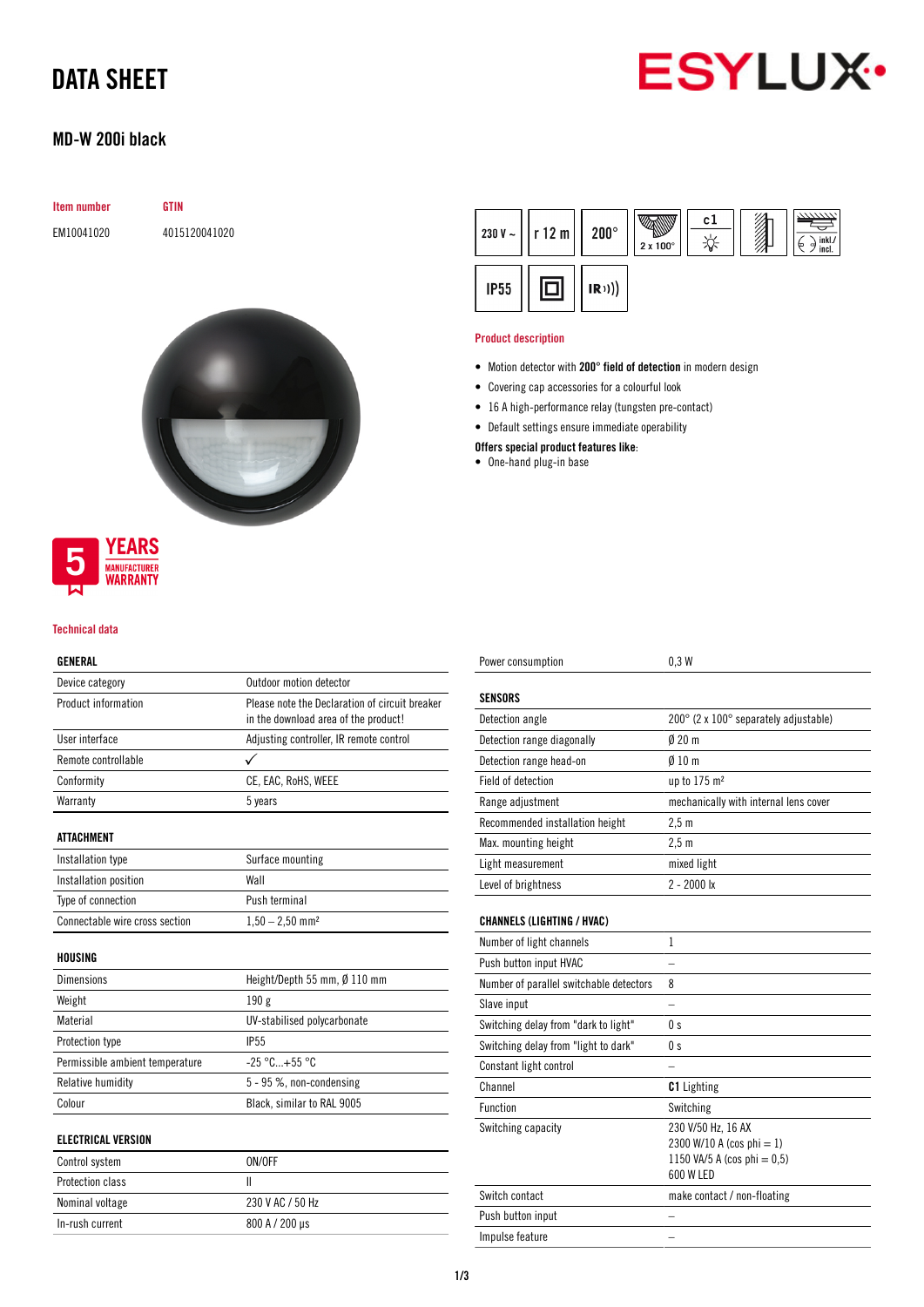# DATA SHEET

# **ESYLUX·**

## MD-W 200i black

## Item number GTIN EM10041020 4015120041020

Switch-off delay time 15 s...16 min (adjustable in steps)

### Accessories

| <b>Product designation</b>          | GTIN          |
|-------------------------------------|---------------|
| Cover                               |               |
| <b>MD-W COVER WH</b>                | 4015120041099 |
| MD-W COVER BK                       | 4015120041112 |
| MD-W COVER BN                       | 4015120041105 |
| <b>MD-W COVER SR</b>                | 4015120041129 |
| Electrical accessories              |               |
| <b>CURRENT LIMITING MODULE 230V</b> | 4015120426353 |
| Remote control                      |               |
| ESY-Pen                             | 4015120425356 |
| REMOTE CONTROL USER                 | 4015120016011 |

| <b>Scale drawing</b>                               | <b>Field of detections</b>                                       | <b>Detection range</b>     |                  |
|----------------------------------------------------|------------------------------------------------------------------|----------------------------|------------------|
| $110 \,\mathrm{mm}$<br>55 mm<br>$110\,\mathrm{mm}$ |                                                                  | Diagonally (A)             | $\emptyset$ 20 m |
|                                                    | <b>B1</b><br>$\sim$ A<br>$200^\circ$<br><b><i>Changement</i></b> | $\blacksquare$ Frontal (B) | $\emptyset$ 10 m |
|                                                    |                                                                  |                            |                  |